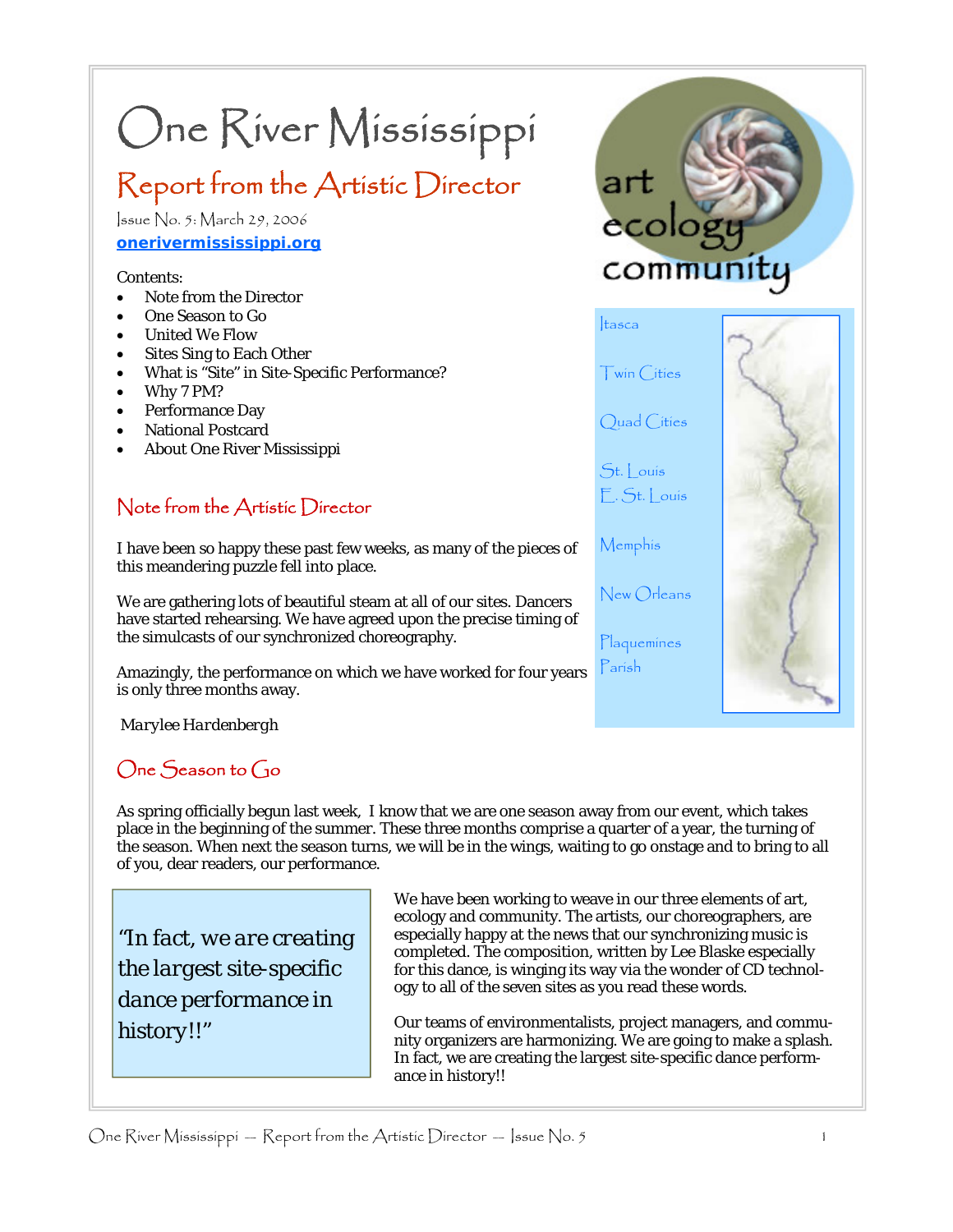#### United We Flow

In addition to the beauty of the performance at each site, and the attention to the Mississippi River, the

connection that will happen between the sites is very important. It will help our River for the nation to understand that we are not 10 separate states, each with a separate river. No. We are one large River community. As we all comprehend this, we gain the energy to agree on decisions that affect the River.

For example, on one bank of the River, one state may limit pollutants seeping into the river. But 100 miles down the River, the state on the opposite bank may permit more dumping into the river. The limits of one state upstream are negated by the lack of limits downstream.



*We are one large River community.* 

#### Sites Sing to Each Other

When people hear about the nation-spanning celebration, they are most thrilled by the chance for each audience to call to each other, and to hear the responses from the other audiences. How will this happen?

At 7:12 PM, each of the seven audiences will start connecting using audio engineering, phone lines, and big speakers. Each site will rehearse by calling out "One Mississippi" in Itasca; then "Two Mississippi" in the next site; and so on until we hear "Seven Mississippi". Then precisely at 7:15 PM over simulcast radio stations, the audiences will create a chord together. Itasca will start singing one note, Minneapolis, while



*Then the site-specific performances begin.* 

hearing Itasca, will add the next note, and so on until we can hear the chord with all seven notes sounding together.

Then the site-specific performances begin. In the second half, as described below, we will become one River-wide performance. At the end of the dancing, with the radio stations still together, we will hear the clapping from all sites; and then we will once more make the chord River-wide. Following that, all of the audiences will engage in a postperformance "meet and greet," which will be led in a playful manner by a professional dance/movement therapist.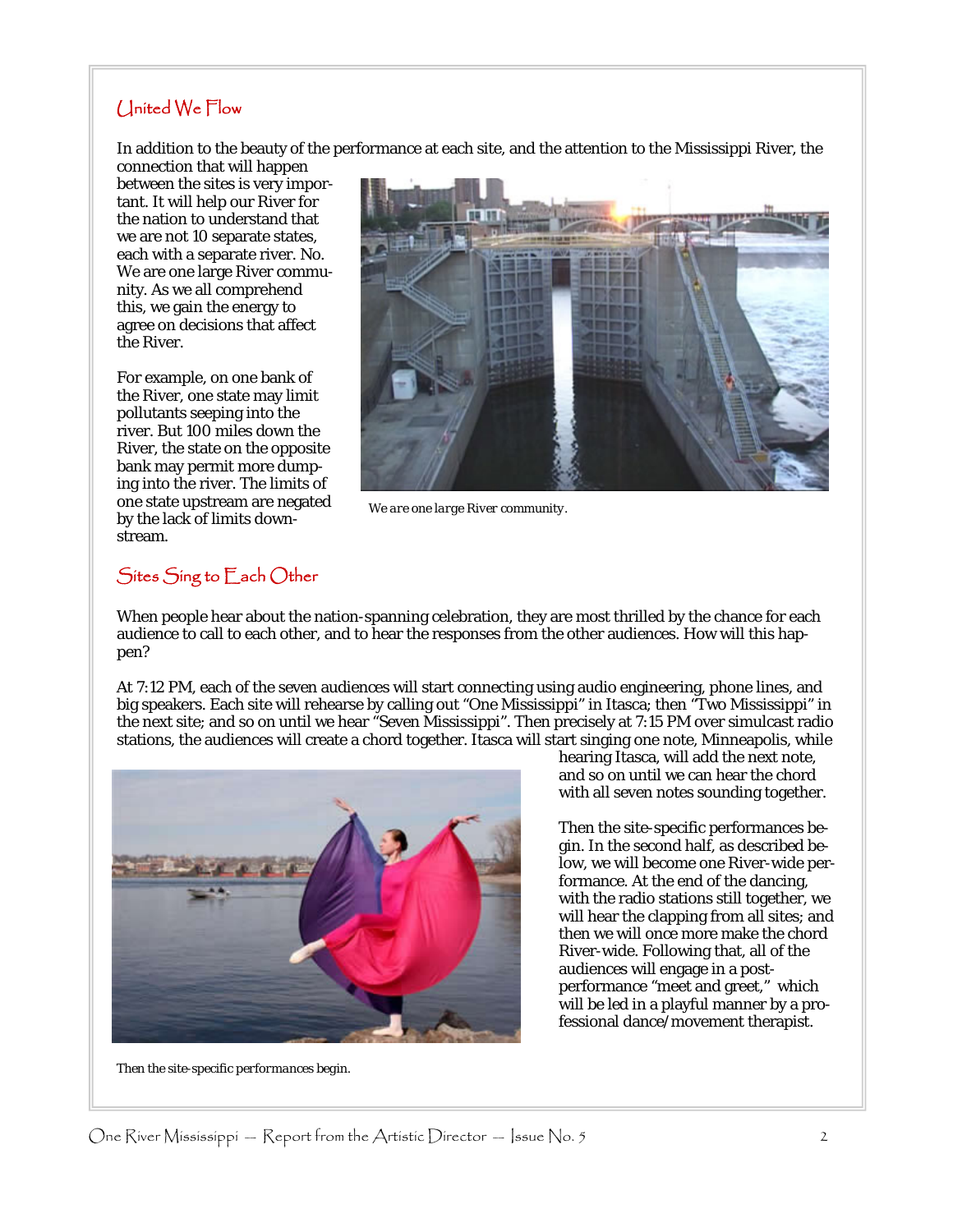#### What Exactly Is "Site" in This Site-Specific Performance?

Site-specific dance is by definition created for one particular site. The music, the costumes, the movements are informed by the site's physical aspects, or its history, or by the people who frequent that place.

The One River Mississippi performance has hit upon a very interesting phenomenon: each site has its



*Disk opened to full five feet* 

own unique character while at the same time each site is part of one vast site, the Mississippi River. Therefore, in the first half of the performance, each site will reflect its own individual stretch of the river, featuring music by local composers and singers, such as Miles Davis from St. Louis, Johnny Cash from Memphis, and Bix Beiderbecke from the Quad Cities. Local choreographers choose what music to use for their individual site.

In the second half of the performance, everyone — all seven sites will hear the same music. It consists of a short medley comprised of the seven local music selections, and a commissioned score written especially for this performance and addressing the entire length of the Mississippi River. The original music starts with a bow to the Native American flute sounds; later it addresses the industrial aspects of the working river, and it teases us with a hint of the jazz, which was spawned along the Great Muddy.

Thus as the artistic aspects of the dance are starting to gel, we see that the dance as a whole starts out with totally different elements, and flavors. Then during the river-wide music that takes place during the second half, each site will gradually merge with the others to become one united front. These river-wide aspects include one common prop: three circular disks at each site. These

disks are light and malleable and pop out to a diameter of 5 feet, or can be shrunk down to a diameter of half that size. Since we have seven sites, we are using the seven colors of the rainbow. At the source of the river in Itasca, the three disks will be red; Minneapolis has orange; Quad Cities yellow; St. Louis green; blue, indigo and violet go to Memphis, New Orleans and Plaquemines Parish respectively.

At the finale, we invite each human at all seven sites to join in uniting the River by a simple and elegant arm gesture. All of the performers and all of the celebrants will perform synchronized arm motions, connecting our hearts to the river and also "rolling on down the river" so that we actually feel the Mississippi as one Whole River.

As a choreographer, then, I would describe first part of the performance as site-specific to each of the seven places, and the second part as site-specific to the entire site, the entire River.

# Why 7 PM?

Who knew that all of our cities are in the same time zone? I did not until we began planning our choreographers' long-distance conference calls a few years ago. The time of the sunset varies between our sites, and not because of any difference in the clocks.



*Disks at half size*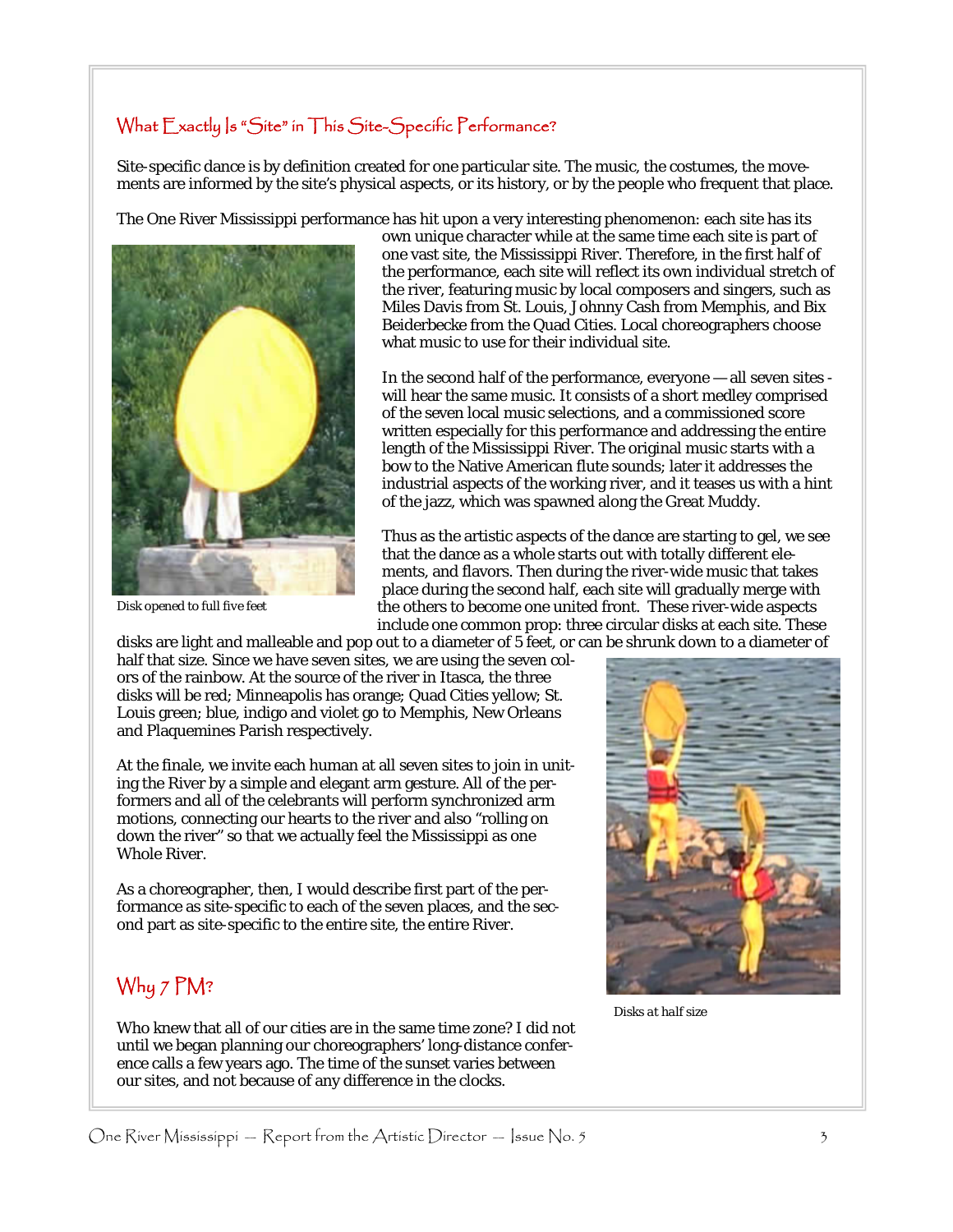Take a look at these sunset times for June 24:

- 9:20 PM in Itasca
- 9:03 PM in Minneapolis
- 8:40 PM in the Quad Cities
- 8:29 PM in St. Louis
- 8:18 PM in Memphis
- 8:05 PM in New Orleans
- 8:02 PM in our Plaquemines Parish site

 There are more than 17 of degrees latitude between our northernmost and southernmost site. You'll notice that the sun sets later as one moves upriver. If the Mississippi extended to the Artic Circle, we would have no sunset at all, and find ourselves in the 'land of the midnight sun'. Fortunately, we are far enough south get the beauty of the sunset for our performance.

Since this form of site-specific art always uses natural lighting, the lighting design differs every time. The

light at the end of the day is a rosier light, and we wanted to finish at all sites before the sun went down.

So we end before sunset in Louisiana, though in Itasca the sun remains up for more than one hour!

#### Performance Day

While most of our sites are starting their events at 7 PM, some start earlier to accommodate their site-specific activities. In New Orleans, the event is beginning with a "second line dance," a time-honored tradition in that city. Itasca is planning some pre-event activities such as a Biking Dance performed by the Biking Club, an-



*Louisiana sunset* 

nouncing their local art contest winners, and also allowing for the dance-goers to purchase their vehicle permits in order enter the Itasca State Park and head down to the headwaters parking lot.

At every site local groups will make available environmental information, including what it takes to become a better steward of the River.

#### National Postcard

We are putting the final touches on the National Postcard. This soon-to-be-mailed piece has the key information for our audience at each site:

- what One River Mississippi celebrates,
- directions on how to get to the site,
- the local music they have chosen,
- the local radio station.

AND an exultation about how everyone at the performance will participate in 'the world's largest sitespecific performance'!